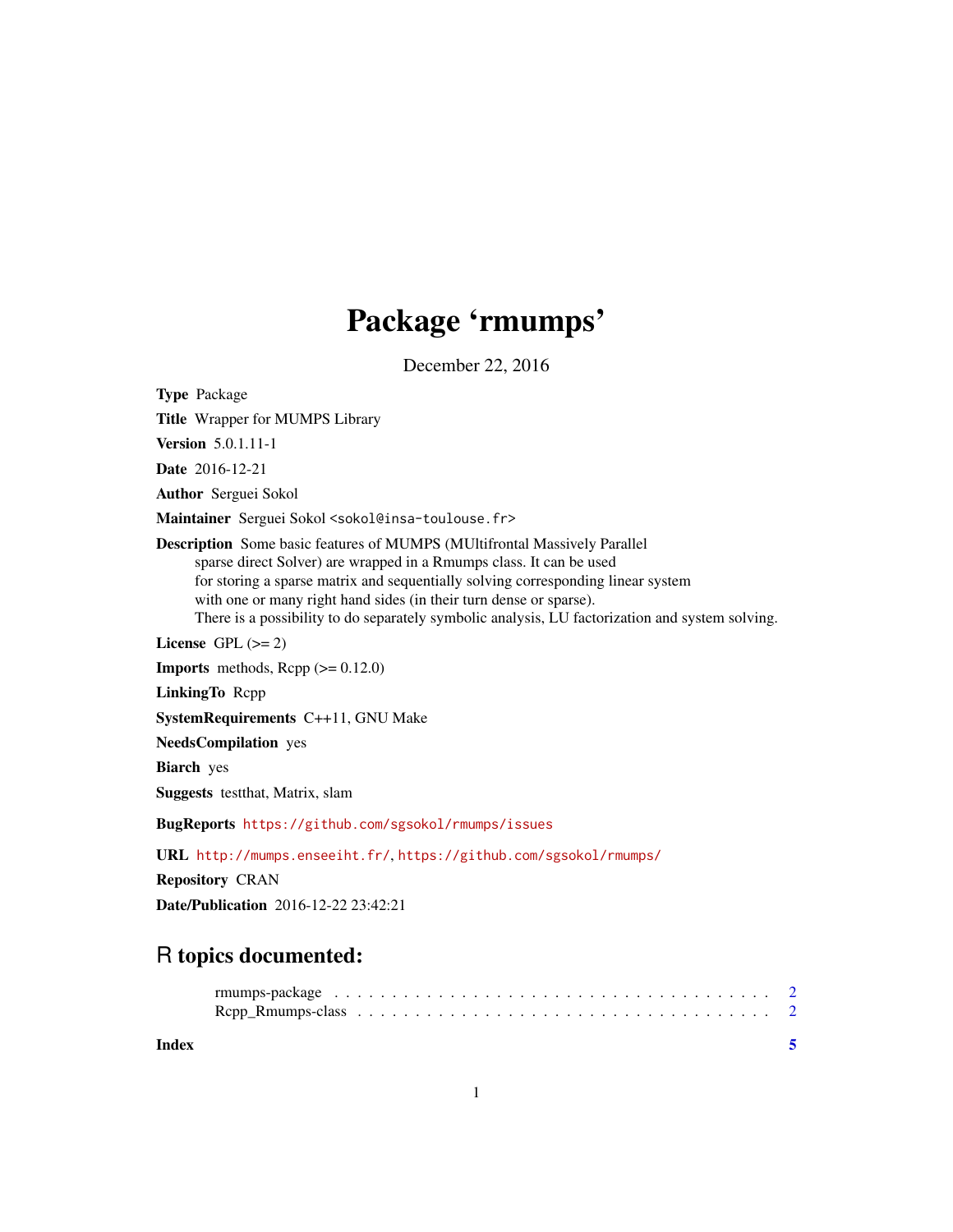<span id="page-1-0"></span>

#### Description

Creates a MUMPS compatible object storing a sparse matrix. Gives a possibility to do separately symbolic analysis, LU factorization and system solving.

#### Details

The DESCRIPTION file: Create a new Rmumps object with A <- Rmumps\$new(asparse) then solve a linear system with one or many right hand sides  $x \le -\text{solve}(A, b)$ 

#### Author(s)

Serguei Sokol, INRA

Maintainer: Serguei Sokol (sokol at insa-toulouse.fr)

#### References

MUMPS official site http://mumps.enseeiht.fr

Sokol S (2016). \_Rmumps: Rcpp port of MUMPS\_. rmumps package version 5.0.1.11, <URL: http://CRAN.R-project.org/package=rmumps>.

#### Examples

```
## Not run:
A <- Rmumps$new(asparse)
x \leftarrow solve(A, b)## End(Not run)
```
Rcpp\_Rmumps-class *Rcpp Exported Class Wrapping MUMPS library*

#### **Description**

This class can be used for storing sparse matrix and solving corresponding linear system with one or many right hand sides. There is a possibility to do separately symbolic analysis, LU factorization and system solving.

#### Fields

copy: logical, copy or not rhs and matrix values

mrhs: numeric matrix, multiple rhs (always overwritten with solution)

rhs: numeric vector, single rhs (always overwritten with solution)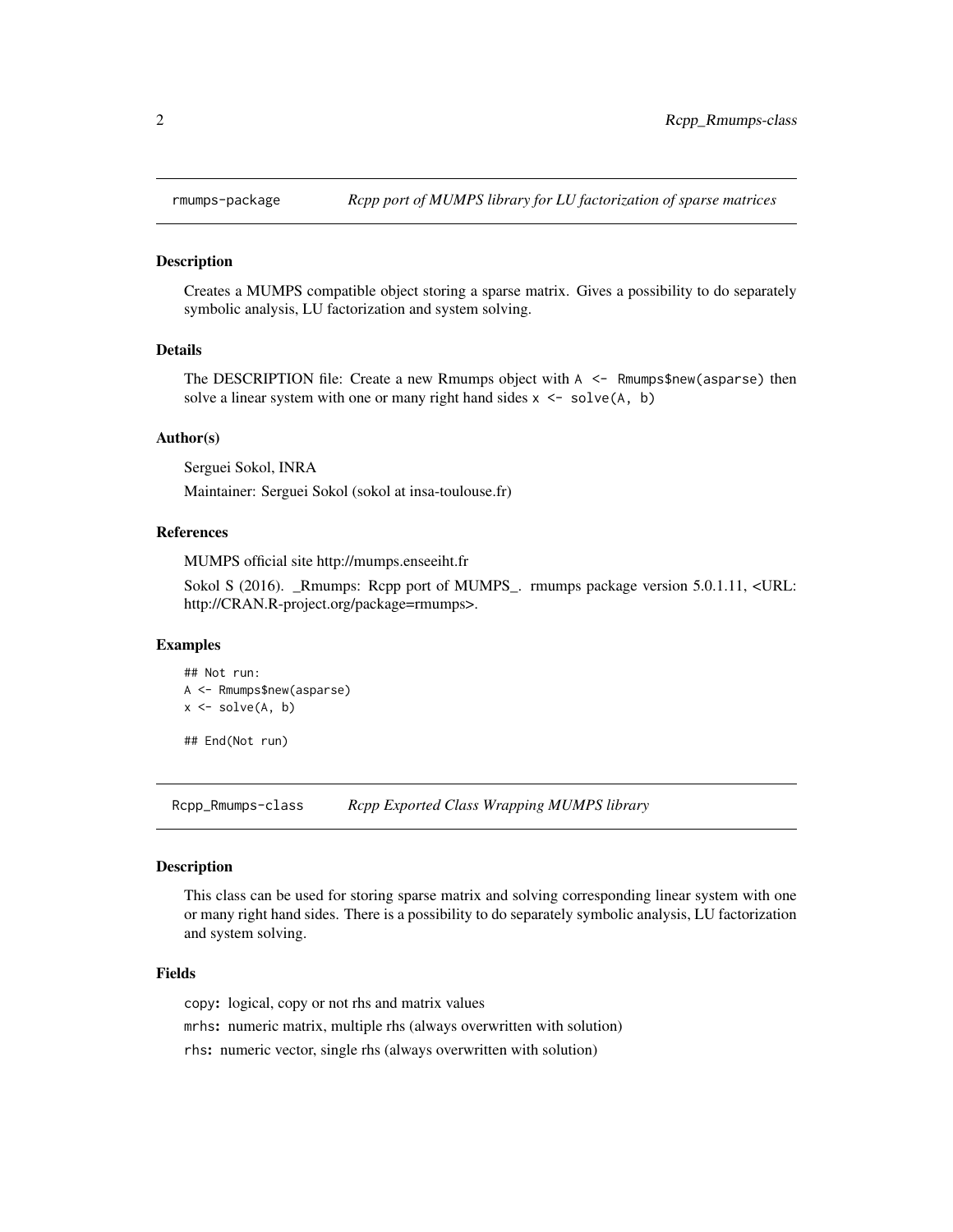#### Methods

new(asp, copy=TRUE): constructor from Matrix::dgTMatrix class (or from covertible to it) and slam::simple\_triplet\_matrix class

new(i, j, x, n, copy=TRUE): constructor from triade rows, cols, vals

- symbolic(): do symbolic analysis (stored internally)
- numeric(): do LU factorization (stored internally)
- solve(b): solve single rhs (if b is a vector) or multiple rhs if b is a matrix (can be dense or sparse). Return the solution(s).
- inv(): Return inverse of the matrix)
- set\_mat\_data(x): updates matrix entries (x must be in same order as in previous calls)

set\_icntl(iv, ii): set ICNTL parameter vector

get\_icntl(): get ICNTL parameter vector

set\_cntl(v, iv): set CNTL parameter vector

get\_cntl(): get CNTL parameter vector

get\_infos(): get a named list of information vectors: info, rinfo, infog and rinfog

dim(): Return a dimension vector of the matrix)

nrow(): Return a row number of the matrix)

ncol(): Return a column number of the matrix)

print(): Print summary information on the matrix)

show(): Print summary information on the matrix)

#### Note

For meaning of entries in MUMPS vectors cntl, icntl, info, rinfo, infog and rinfog cf. original documentation of MUMPS project.

No need to call symbolic() and numeric() methods before a solve() call.

If in constructor, parameter copy is set to FALSE, no rhs neither matrix copying is done. The solution is written "in place" thus overwriting rhs (watch out side effects)

For a detailed error diagnostic (e.g. when factorizing a singular matrix), use method get\_infos() and cf. MUMPS documentation on the official MUMPS site).

#### Author(s)

Serguei Sokol, INRA

#### References

MUMPS official site http://mumps.enseeiht.fr

Sokol S (2015). \_Rmumps: Rcpp port of MUMPS\_. rmumps package version 5.0.1\_1, <URL: http://CRAN.R-project.org/package=rmumps>.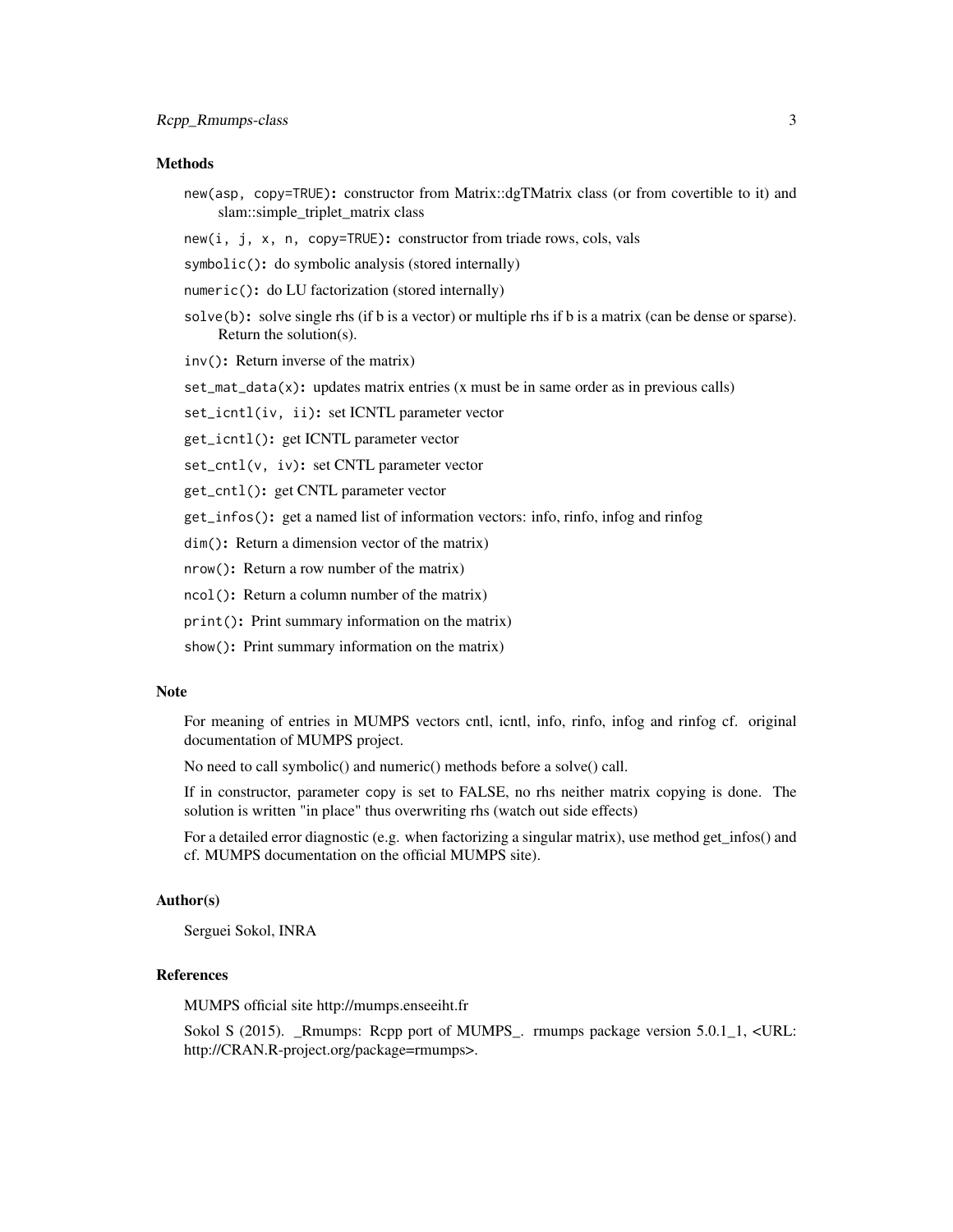#### Examples

```
## Not run:
 # prepare random sparse matrix
 library(Matrix)
 library(rmumps)
 n=2000
 a=Matrix(0, n, n)
 set.seed(7)
 ij=sample(1:(n*n), 15*n)
 a[ij]=runif(ij)
 diag(a)=0diag(a)=-rowSums(a)
 a[1,1]=a[1,1]-1
 am=Rmumps$new(a)
 b=as.double(a%*%(1:n)) # rhs for an exact solution vector 1:n
 # following time includes symbolic analysis, LU factorization and system solving
 system.time(x<-solve(am, b))
 bb=2*b
 # this second time should be much shorter
 # as symbolic analysis and LU factorization are already done
 system.time(xx<-solve(am, bb))
 # compare to Matrix corresponding times
 system.time(xm<-solve(a, b))
 system.time(xxm <- solve(a, bb))
 # compare to Matrix precision
 range(x-1:n) # mumps
 range(xm-1:n) # Matrix
 # matrix inversion
 system.time(aminv <- solve(am))
 system.time(ainv <- solve(a)) # the same in Matrix
 # clean up by hand to avoid possible interference between gc() and
 # Rcpp object destructor after unloading this namespace
 rm(am)
```
## End(Not run)